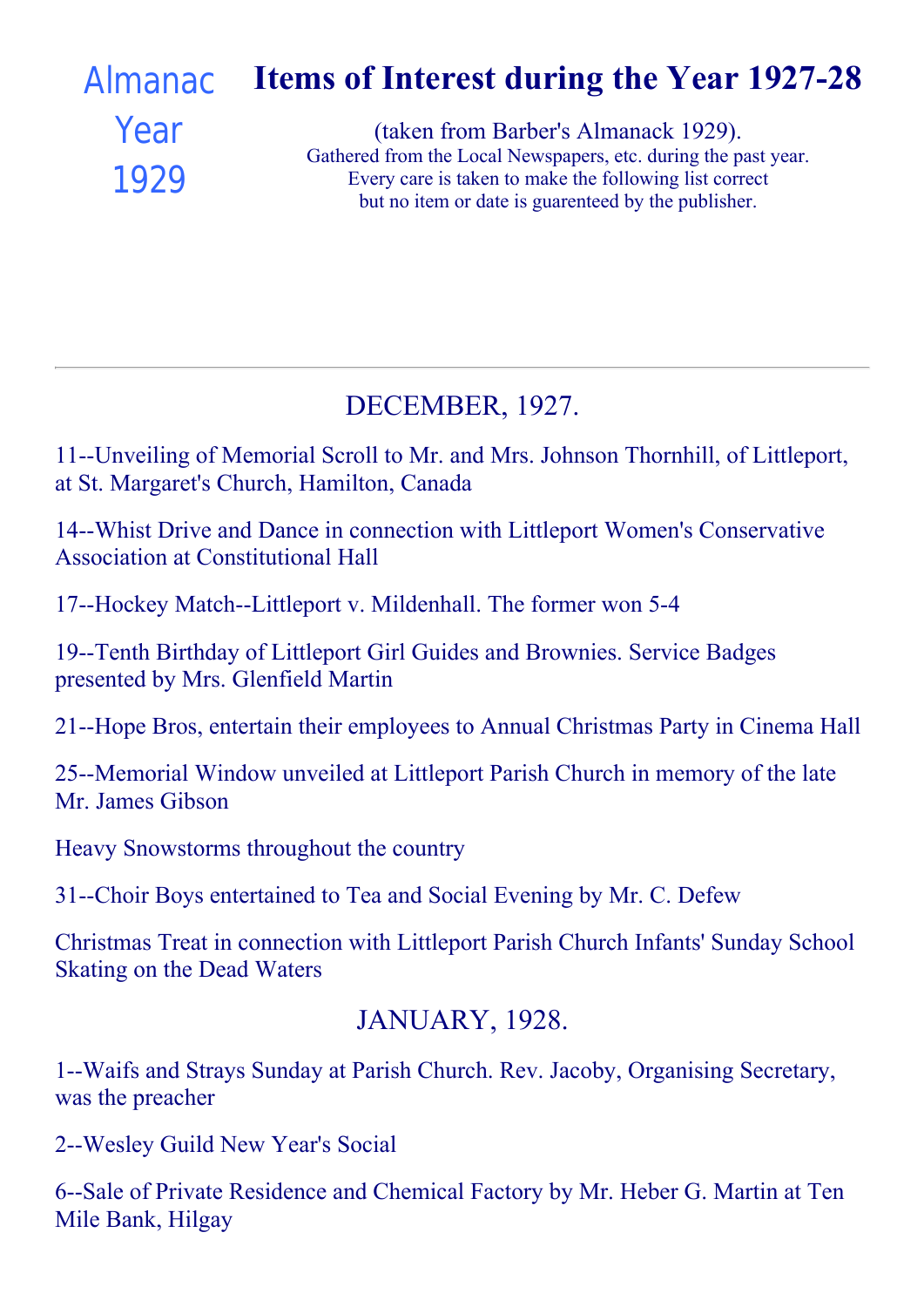#### **!!!** 7--Floods at Littleport reach highest point

8--Week-end visit of Mr. J. J. Smith to Independent Chapel

9--First Monthly Meeting of Women's Institute for 1928

10--Annual General Meeting of Littleport Bowls Club at Town Hall. It was decided to enlarge the Green

New Year's Party in connection with Women's Bright Hour

11--Wesleyan Infants' Sunday School Annual Winter Treat

Annual New Year's Party of Alexandra Institute at Constitutional Hall

16--Mothers' Union Annual Tea and Social Evening in Parish Room

17--Annual Christmas Treat of S. Crispin's Sunday School

19--Partner Whist Drive and Dance at St. Matthew's Institute in aid of Children's Summer Outing Fund

23--Master R. Laws gains Elementary Certificate for proficiency in Pitman's shorthand

25--Invitation Dance arranged by Mrs. D'Amato and Miss Latty at Constitutional Hall

Concert arranged by Local Labour Party in Cinema Hall

26--Mrs, Heber and Mrs. Horace Martin entertained members of their Mothers' Meetings to a New Year's Party in Constitutional Hall

29--The Cottenham Salvation Army Band visits Littleport

30--Badminton--Cambs, v. Norfolk in Constitutional Hall. The latter won

Annual Meeting of Parochial Church Council

31--Rainfall for January heavier than any month since Nov., 1926. Total for January, 3.53 inches

# FEBRUARY, 1928.

1--Meeting of Littleport Ratepayers' Association at Crown Inn

Concert Meeting at Constitutional Hall in connection with Isle of Ely Conservative Association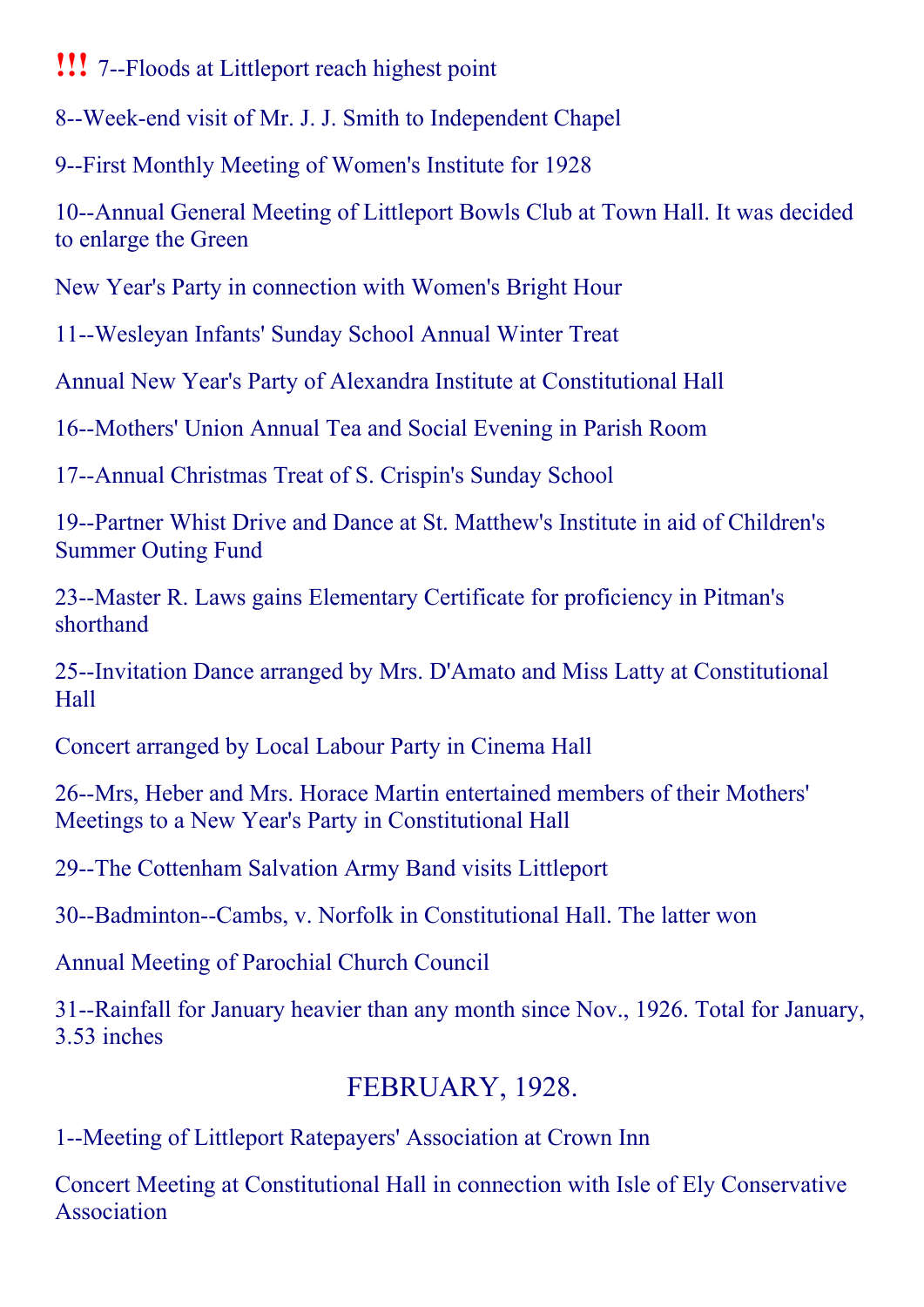Meeting of Littleport Horticultural Society

!!! Meeting of Parish Council. Question of electric lighting discussed

Death of Mr. Joseph Jordan, of Station Road, a War hero

5--Earl Haig Memorial Service at Parish Church

6--Monthly Meeting of Town Lands Charity. Mrs. H. G. Martin and Mr. H. P. Peacock were re-elected Trustees

7--Jumble Sale held in Wesleyan Schoolroom in connection with Women's Bright Hour realised £5 0s. 6d.

8--Women's Institute New Year's Party at Constitutional Hall

9--Badminton-County trials at Constitutional Hall

11--Hockey-Littleport v. Mildenhall. The latter won 2-1

13--Meeting of Littleport and Downham Tenants of the Rural District Houses at Crown Inn to protest against advance in rent. It was decided to form an association known as the Littleport & District Municipal Association

14--Annual Meeting of Working Men's Club

15--Parish Church Annual Social in Constitutional Hall

!!! Branch Bridge collapses

19--Schoolmasters' Day at Primitive Methodist P.S.A.

20--Annual Meeting of Subscribers to Parish Nursing Fund Death of Mr. T. E. Summerlee

21--Last Whist Drive and Dance of season at St. Matthew's Institute The Rev. N. W. Shelton, M.A., entertains Choir and Bell-ringers to supper at Cafe Marguerite

22--Co-operative Society Concert Meeting at Cinema Hall

23--Badminton-Ladies' Match. Cambs, v. Norfolk, at Littleport. The latter won by a narrow margin

25--Last practice of Cambridge Crew on the Ouse between Littleport and Ely

27--Missionary Demonstration given by Major & Mrs. Rawson at Salvation Army

28--Bi-monthly meeting of Managers of Littleport Council Schools at Town Hall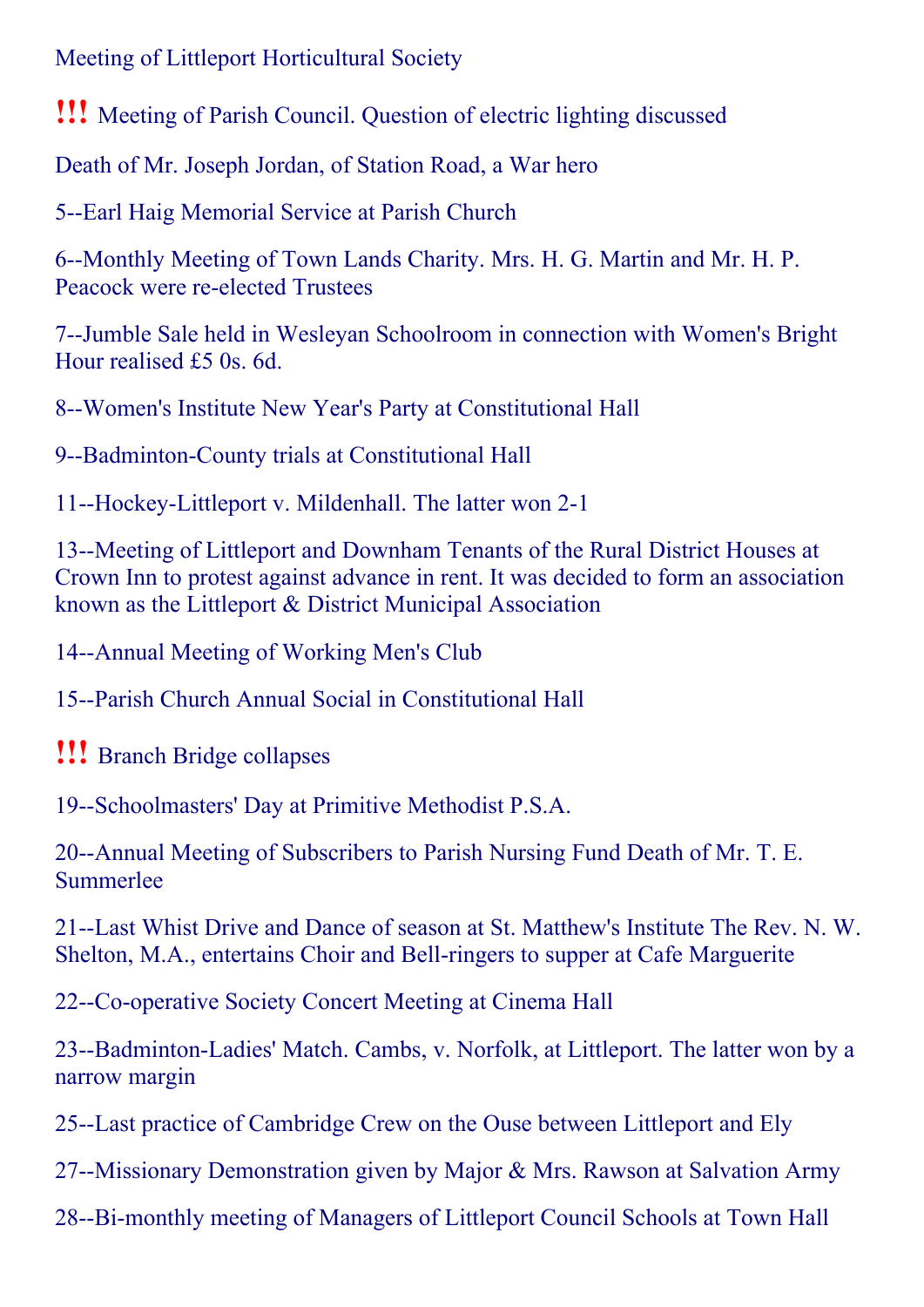29--General Meeting of Littleport Ratepayers' Association at Boys' School Entertainment by members of the Wesley Guild at Cinema Hall

The Rainfall for February was 1.20 ins., the lightest for that month since 1924

### MARCH, 1928.

1--Annual General Meeting of Littleport Women's Conservative Association at Constitutional Hall

2--Nurse Morgan commenced duty (as successor to Nurse Svoronos) at the Infant Welfare Centre

3--Badminton--Cambs, v. Norfolk (mixed doubles) at the Constitutional Hall. The latter won

6--Meeting of Parish Council. Repairing of Victoria Street discussed.

7Fancy Dress Dance organised by Alexandra Institute at Constitutional Hall Concert Meeting arranged by Local Labour Party in Cinema Hall

11--Mr. Tom Holland, the singing evangelist, conducted P.S.A. Service in Cinema Hall

14--Meeting in connection with Local Liberal Association in Cinema Hall

15--Whist Drive and Dance in support of Bowls Club at Constitutional Hall

Domino Drive at St. Matthew's Institute

20--Death of Mrs. Leadbetter

21--"Zurika," an Operetta, performed by Girls of the Town School at Cinema Hall

24--Jumble Sale in aid of Parish Church Restoration Fund at Town Girls' School

25--Last P.S.A. of session at Primitive Methodist Chapel

28--Meeting of Littleport Municipal Association addressed by candidates for the Ely Rural District Council

S.P.G. Missionary Exhibition Van visits Littleport

Closing Social of Wesley Guild

30--Death of Mr. E. H. Summerlee

31--Mr. H.W. Norman, formerly of City Road, Littleport, elected on the Edmonton Urban District Council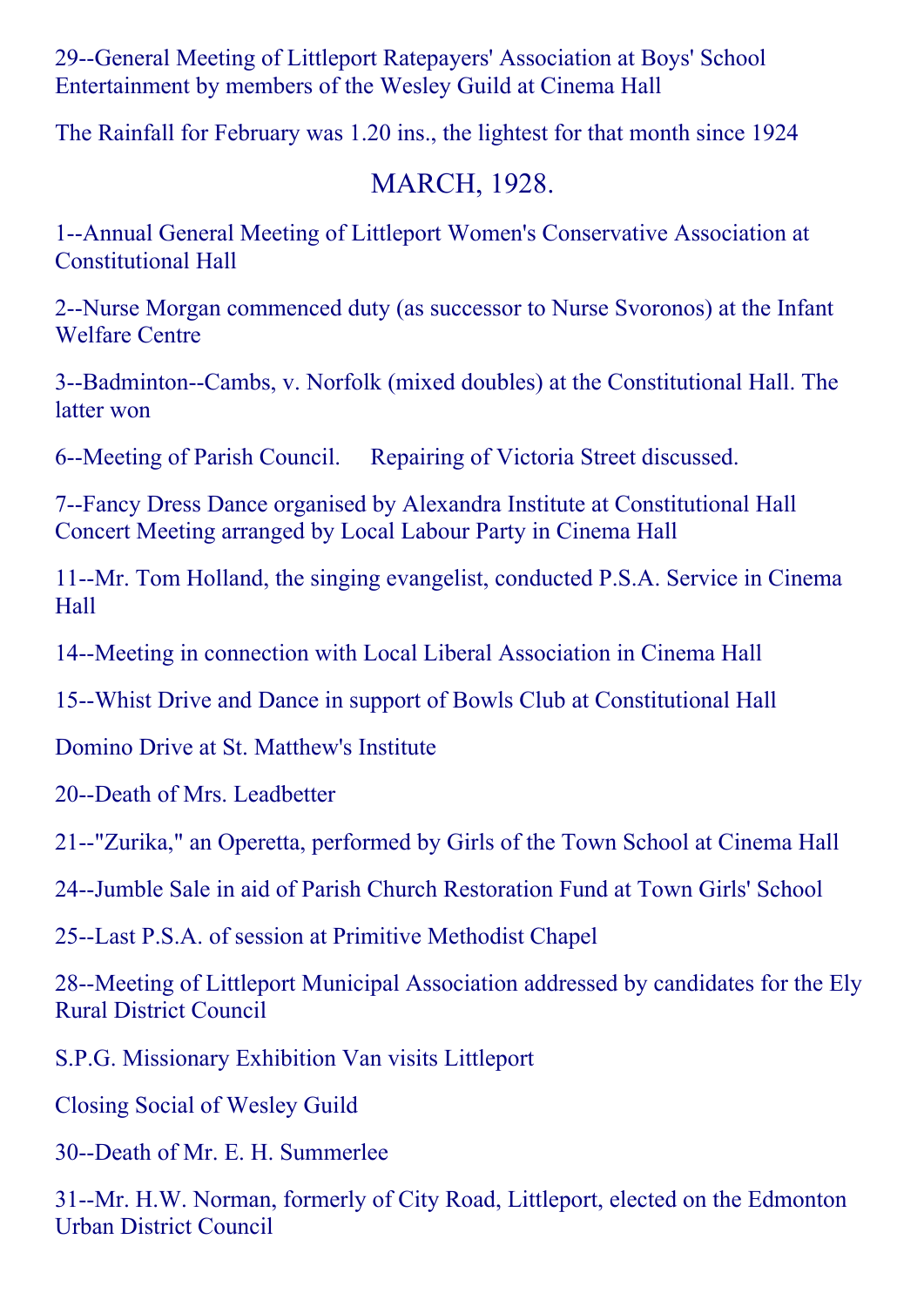Statistics-During the past Quarter, 38 births (21 boys and 17 girls) and 17 deaths (7 males and 10 females) were registered in the Littleport Sub-district

The rainfall for March was 1.56 inches

### APRIL, 1928.

**!!!** 1--Mr. Joseph Gunton, of Council Houses, Ditton, fractured his skull in collision with a cow on the Ely Road

2--Ely Rural District Council and Parish Council Elections Meeting of Towns Lands Charity. It was decided to allocate the Funds as follows - Addenbrooke's Hospital, £5 5s.; Hunstanton Convalescent Home, £3 3s. ; Littleport Nursing Fund, £30

Members' Night at Women's Institute

3--Littleport Constitutional Club entertained Soham Comrades' Club in billiards, snooker, whist, and domino contests

9--Carnival Dance arranged by Town Football Club in Constitutional Hall

**!!!** 15--Annual Egg Service at Parish Church. 1,082 eggs were collected for Addenbrooke's Hospital

16--Women's Institute Group Conference at Constitutional Hall

18--Meeting of Parish Council. Extension of Water Main to Black Horse Drove discussed

 $21$ --Death of Mr. E. Luddington, an old inhabitant

25--Women's Institute Bazaar at Constitutional Hall

27--"The Pirates of Penzance" (Gilbert and Sullivan) performed by Southery Amateur Operatic Society at Cinema Hall

29--38th Anniversary of Opening of the Wesleyan Chapel

#### MAY, 1928.

3--Presentation to Mr. H. H. Verdon by members of Glebe Tennis Club in recognition of his nine years work as Secretary

4--Alexandra Hockey Club Dance at Constitutional Hall

6-Dedication of St. Mary the Virgin Church, Dairy Houses, by Bishop

7--Comic Football Match (Butchers v. Young Ladies) at Highfield in aid of Boys'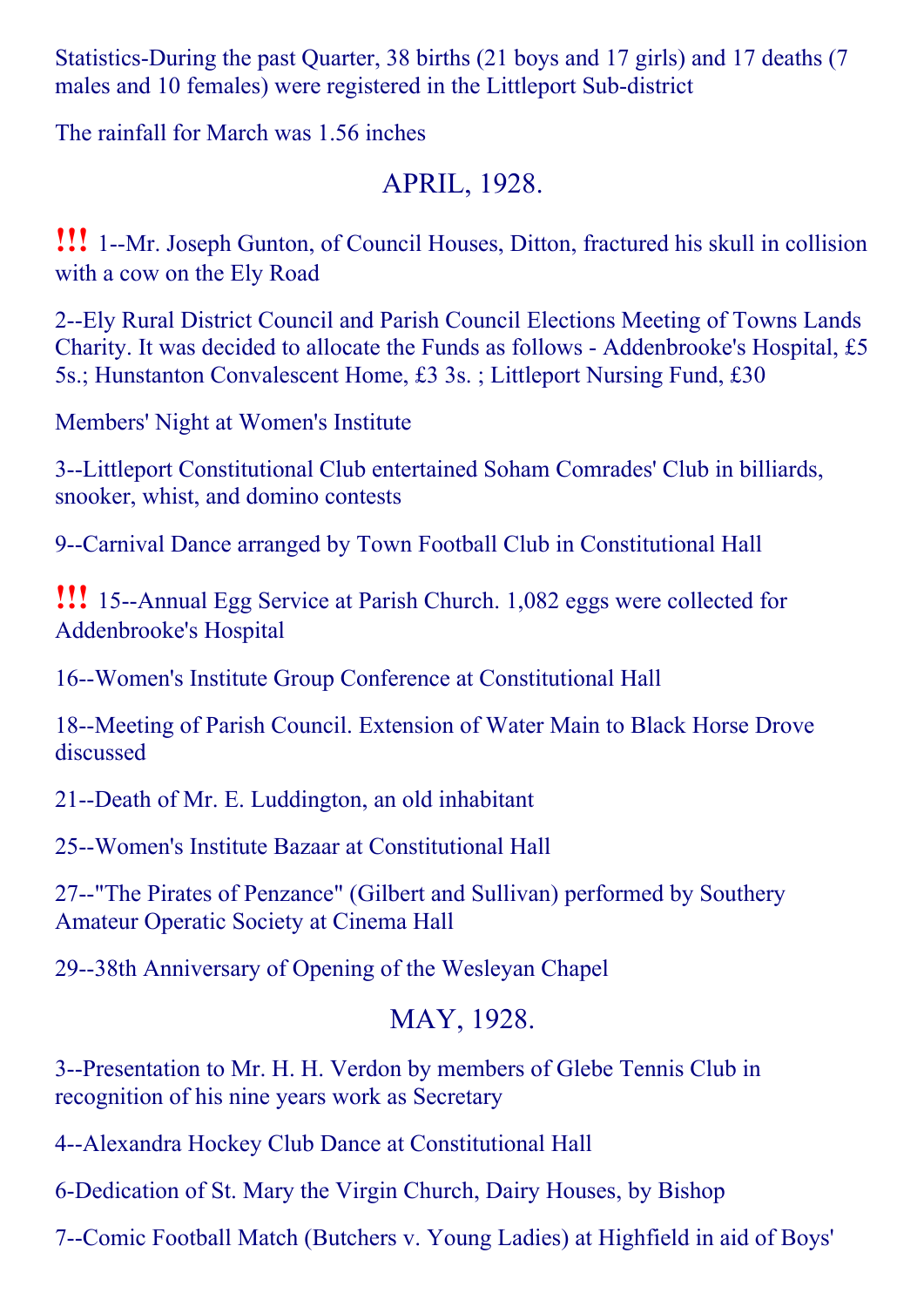School Piano Fund

Annual Meeting of Hospital Sunday Committee at Town Hall Winding-up Meeting of Working Men's Club after being established

8-Final of Billiards Cup at Constitutional Club. Mr. J Kerridge was the winner

13--Little Ouse Annual Hospital Parade

Disastrous Fire at Mr. W. Tann's Poultry Farm

14Official opening of enlarged Bowls Club Green

19A party of Town Schoolboys paid a day's visit to Zoological Gardens

23--Extra Meeting of Women's Institute. Mr. Andrews, of Peterborough, gave a lecture on Bee Keeping

24--Empire Day. Sale of Badges in aid of the Earl Haig Memorial Homes

27--Bishop Price preached at Parish Church

#### JUNE, 1928.

4--Meeting of Town Lands Charity. Letting of Town Hall discussed

5--Meeting of Choral Society

6--Confirmation Service at Parish Church

7--Meeting of Ely Rural District Council at Ely. Drainage of Main St., Littleport, discussed

10--Primitive Methodist Chapel Anniversary

16--Boxing Tournament arranged by Littleport Boxing Club in Constitutional Hall

17--Thanksgiving Services in connection with Restoration of Tower and Organ at Parish Church Salvation Army Anniversary

19--Sudden death of Mr. W. H. Rains, of Black Horse Drove

Thirty members of Women's Institute spent a pleasant day at Yarmouth

Bowls--Littleport v. Ely Conservatives on Hempfield Green. The former won by 3 points

20--Parish Church Bell-ringers spent enjoyable day at Skegness

Sale of Work in aid of New Organ Fund at St. Matthew's Vicarage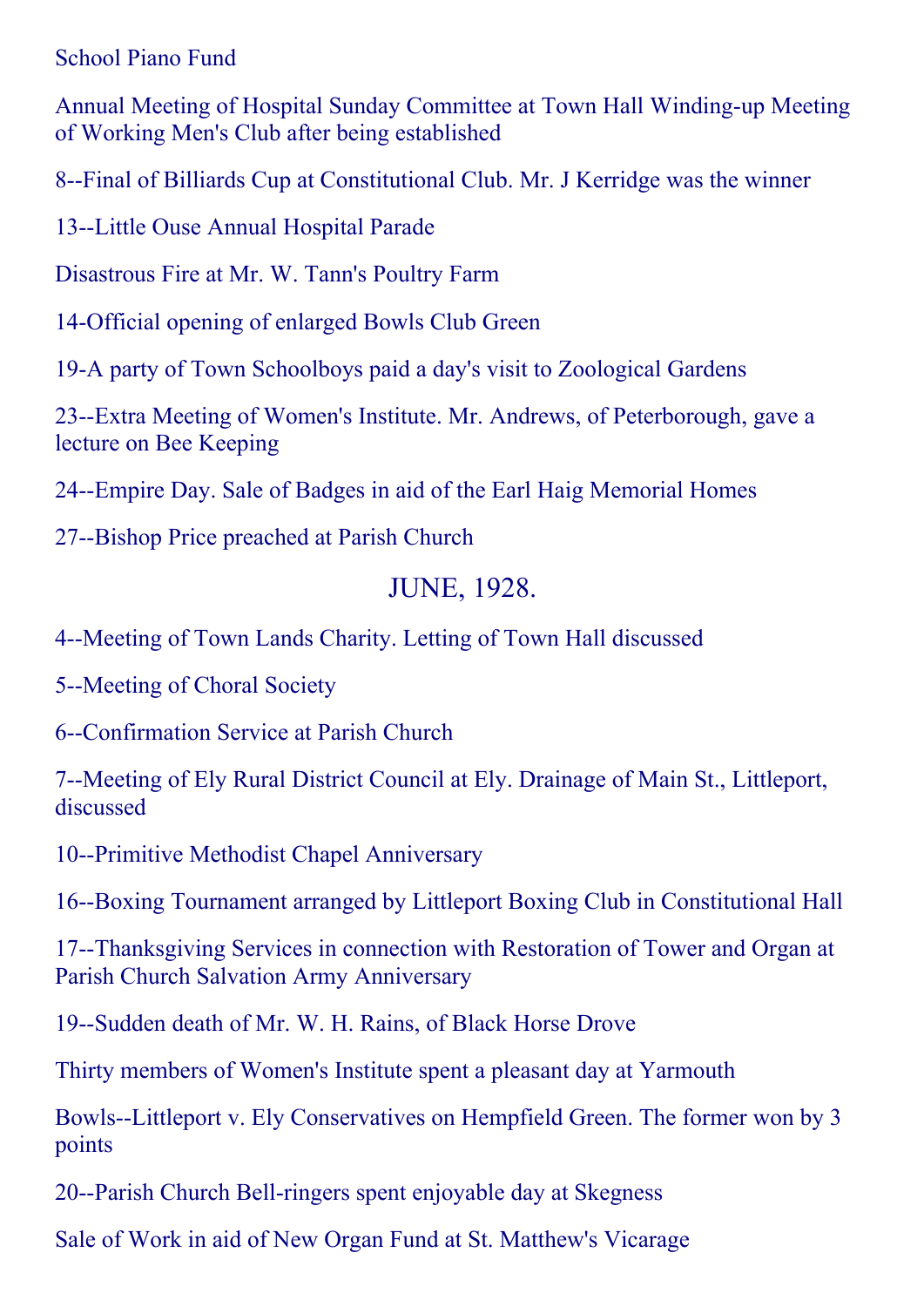22--Mothers' Union outing to Somersham

26-Funeral of Mr. Henry Gilbert, formerly of Littleport, at West Tofts cemetery

27--Bowls--Littleport defeated by Ely City at Ely

29--Disastrous Fire at Mr. Phoenix's farm at Shippea Hill. Five stacks were destroyed

American Tennis Tournament in aid of Church Restoration Fund at "The Limes"

30--Littleport Women's Conservative Association entertained the members' children to Tea

Tennis--Littleport v. Ely City. The latter won

Reginald Laws, of Station Rd., met with serious accident in collision with motor cycle on the Ely Road

The rainfall for June was 2.77 inches

#### JULY, 1928.

1--Wesleyan Sunday School Anniversary

3--A party of Church Army Crusaders, on a route march from Derby to Lowestoft, made a short halt at Littleport

Twenty members of Women's Institute paid a day's visit to London

4--Garden Fete in connection with Wesleyan Chapel

Meeting of Parish Council. Repairing of Sandhill Quay discussed

!!! 5--Meeting of Ely Rural District Council. The construction of river bank to prevent further floods at Littleport was discussed

8--Annual Flower Service at Parish Church

9--Miss Cissie Theobald gained Diploma in General Hygiene by which she is qualified to become a member of the Institute of Hygiene

9--Accident to Mr. J. S. Fendick, caused by horse kicking a rail, the latter striking Mr. Fendick's shoulder

10--Music Successes-The following were successful in Examinations in connection with Trinity College of Music:-Beatrice Kerridge, Mildred Harrison and Gladys Gotobed, pupils of Miss. Theobald; and Joan Cant and Phyllis Cox, pupils of Miss D. Cross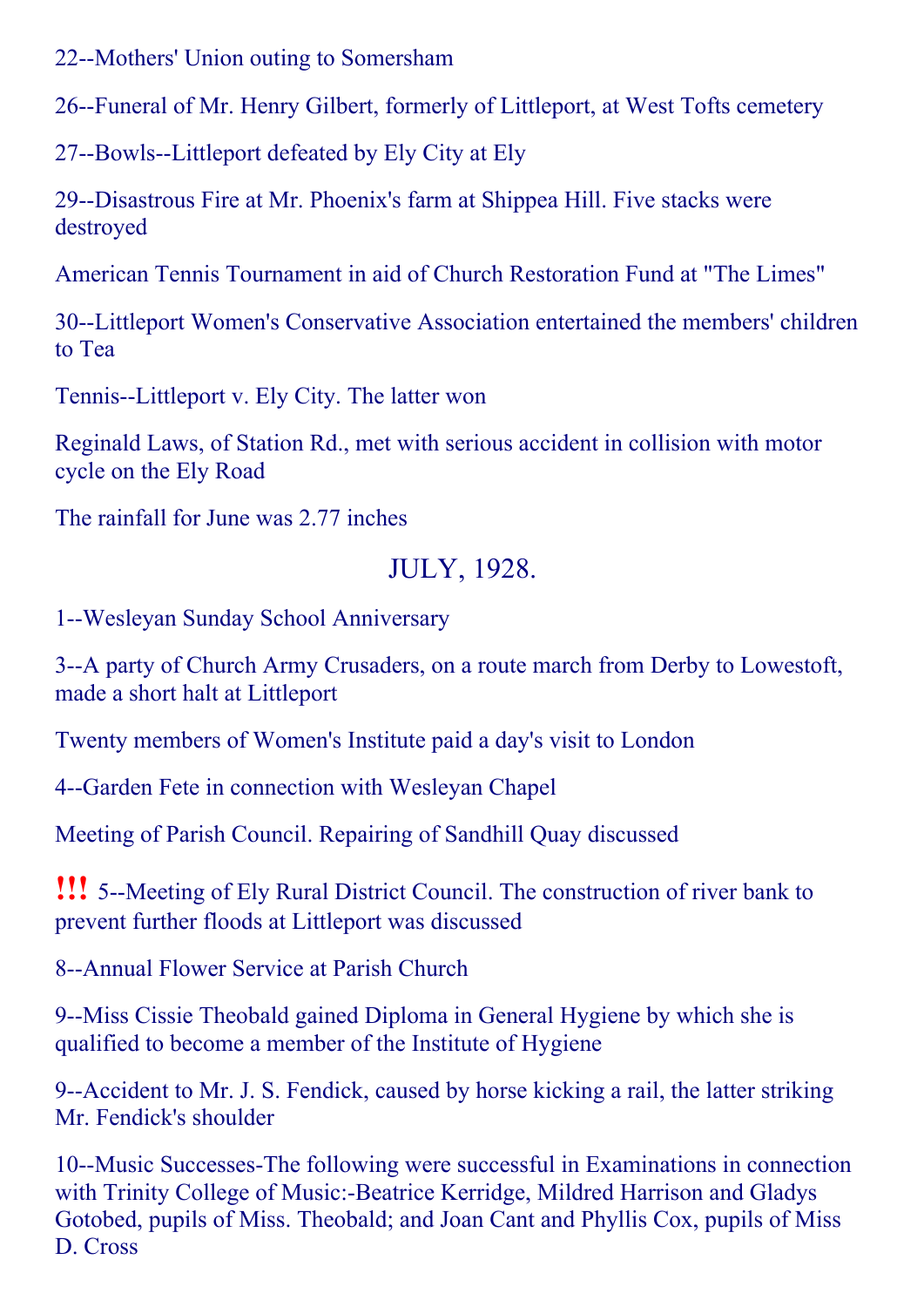Mrs. Horace and Mrs. Heber Martin entertained members of Ouse Bridge and Littleport Women's Institutes at Highfield

Property of the late Mr. E. H. Summerlee sold by Messrs. A. T. Grain & Sons at Crown Inn

11--United Sunday Schools' Outing to Hunstanton

Tennis--Littleport defeated by Ely Old Tree

**!!!** 14--Accident to Mr. H. W. Sallis, whose motor car ran into a lamp post on the Ely Road, caused by steering gear going wrong

15--Death of Mr. W. W. Benstead, son of Mr. and Mrs. J. Benstead, of Little Ouse, at the Queen's Hospital, Sidcup

17--Meeting of Hospital Committee to make final arrangements for Annual Parade

18--Local Bakers' Annual Outing to Yarmouth

20--Schools' Singing Contest in Cinema Hall. Littleport Girls won the Shield for the third time

21--Boxing Tournament at Public Room, Ely, organised by Littleport Boxing Club

Sudden death of Mr. W. 0. Waite Hospital

Flag Day. £9 19s. l 1/2d. was realised

22--Amalgamated Friendly Societies' Annual Hospital Parade

24--Ernest Butcher, Philip Brown, Michael Palmer, Muriel Marsh, Cissie Wilson, Betty Collins and Dorothy Register, all of the Town Schools, were successful in gaining Secondary School

25--Bowls-Littleport v. Haddenham on Hempfield Green. The former won

26--Annual Sports of Littleport Swimming Club at Sandhill Bridge. A. B. Grant-Stephens (Cambridge S.C.) won the Cup

Mr. and Mrs. G. R. Taylor, of Wisbech Rd., celebrated their Golden Wedding

27--Annual Show of the Littleport Horticultural and Foal Show Society. There was a large attendance, despite the unfavourable weather

28--American Tennis Tournament in connection with Teachers' Club

29--Rev. G. W. Bell, formerly of Littleport, preached at Parish Church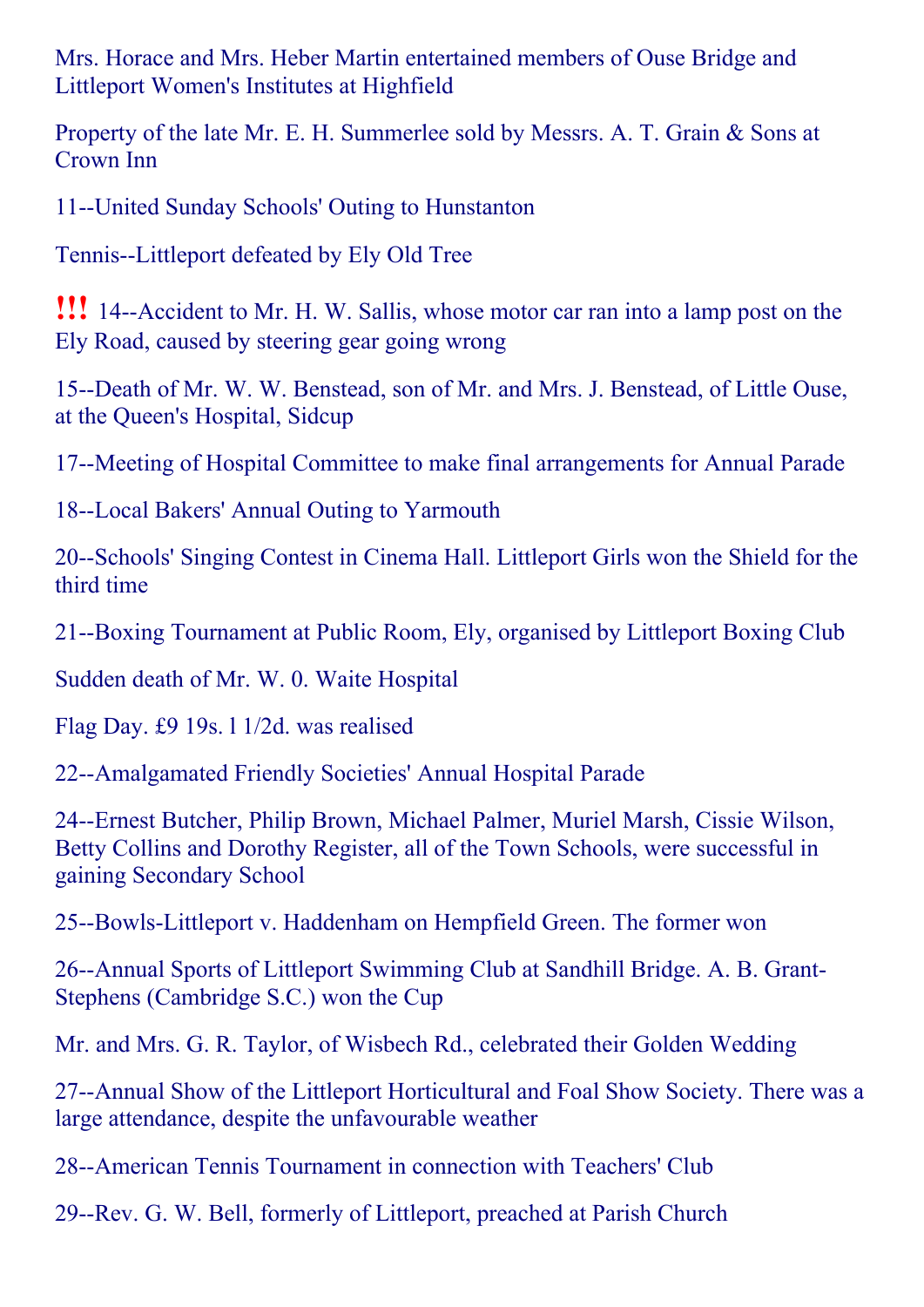30--Sale of Property of the late Mr. G. Nunn by Mr. H. G. Martin at Town Hall

Meeting of Town Lands Charity. Re-decorating of Town Hall discussed

Co-operative Children's Annual Gala marred by rain

31--Music Successes-The following were successful in Examinations in connection with R.A.M. and R.O.M. Grammar of Music, Division II.-Winifred B. Russell. Division III.-Ivy E. Smith, Elsie W. Smith and Joan Cheeseright. All are pupils of Miss Theobald

#### AUGUST, 1928.

4--The Prize Draws in connection with Hospital Sunday Committee took place. The Motor Cycle was won by Mr. A. Pope, of Ely

**!!!** 6--Bank Holiday. There were about 450 bookings at the Train Station, 200 of these being for King's Lynn

9--Meeting of Ely Rural District Council. It was decided not to take action regarding the repairing of Sandhill Quay

14--Bowls-Littleport v. Ely St. Audrey. The former won by 8 points

18--Twenty-one Boy Scouts of 1st Bochdale (Lanes.) Troop arrived at Littleport, and stayed a week Camping in Mr. Lincoln's field

19--Sudden death of Mr. J. H. Summerlee

James Sheregton, an Irish labourer, met with serious accident by colliding with cyclist near Black Horse Drove

20--Meeting of Angling Club at Black Horse Inn

21-Fire at Railway Station. Contents of Lamp Shed destroyed

22--Juvenile Swimming Sports. Mr. Fendick's Medal was won by Joe Register

23--Death of Mrs. J. L. Luddington, of Wallington Hall, King's Lynn, who formerly resided at Littleport, and was well known in this district

28--Death of Mrs. Elizabeth Rolfe, of Lynn Road, who was the oldest of five living generations

#### SEPTEMBER, 1928.

7--Nurse Lawrence succeeded Nurse Morgan at the Infant Welfare Centre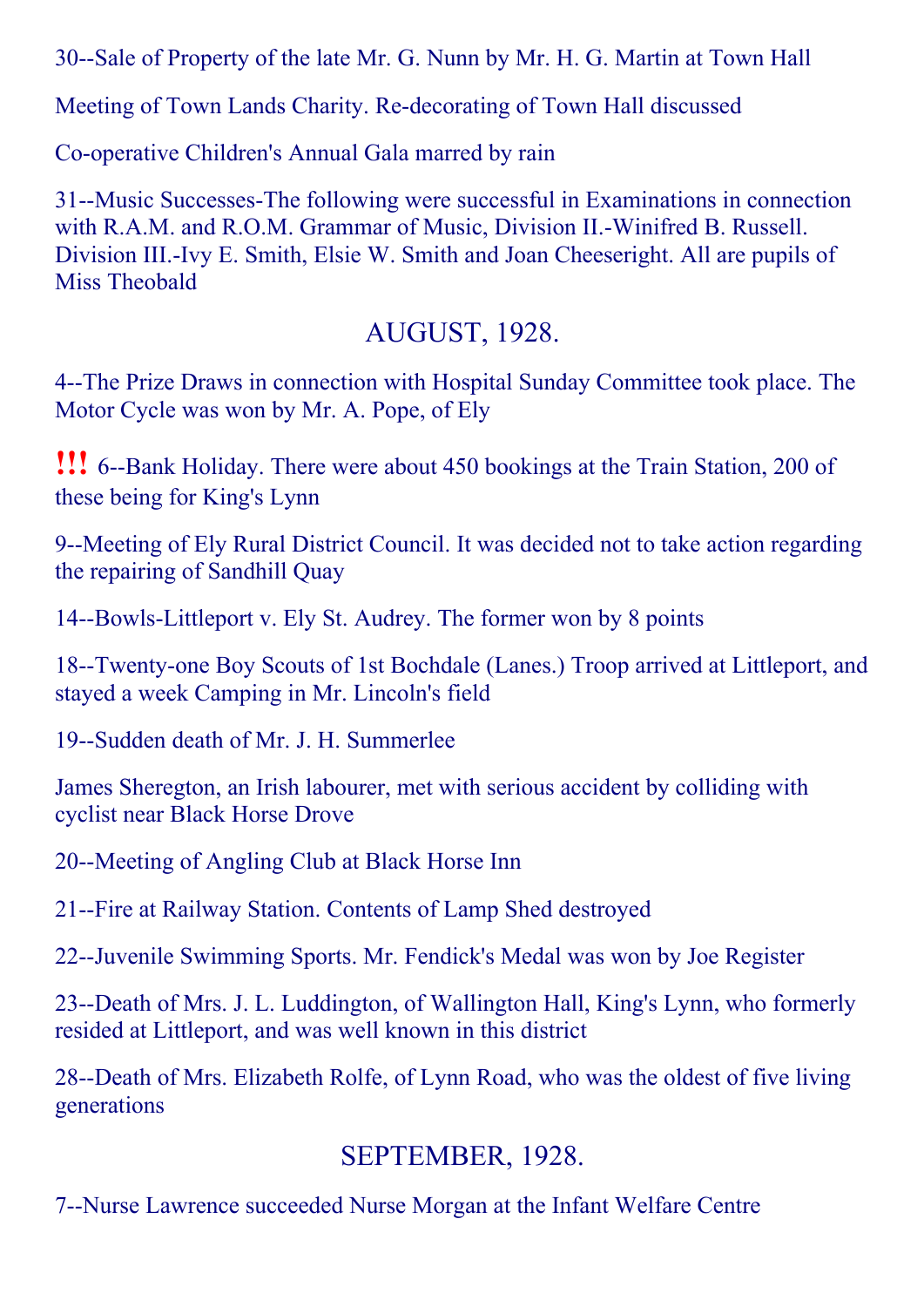9--Patronal Festival at St. Mary the Virgin Church, Dairy Houses

Fishing Match at Littleport. The Angling Club Cup was won by Mr. T. A. Martin, of Ely. There were 92 competitors

10--Mr. Robert Merry, of Fleet, near Holbeach, a native of Littleport, left estate of the gross value of £9,108, with net personalty of £3,981. He bequeathed £900 to his housekeeper

11--Meeting of Founders' Committee of Littleport Boxing Club

17--Stack Fire on Messrs. Martin Bros' premises on Ely Road

News received of the death of Mrs. J. T. Washington (formerly of Littleport), at Dunkirk, New York

19--Nurse Shutt gave a lecture on "Health" at the Salvation Army

21--Death at Soham of Mr. David May, a former resident of Black Horse Drove

22--Jumble Sale organised by Girl Guides in aid of Addenbrooke's Hospital realised over £20

Bowls--Singles Competition on Mr. T. J. Mott's lawn. Mr. H. Pettit was the winner

28--Harvest Thanksgiving Services at Salvation Army

24-Town Schools re-open after 7 weeks holiday

**!!!** 26--Meeting of Parish Council. Street Lighting for the winter discussed

29--Death of Mr. D. R. Spencely

30--Harvest Thanksgiving Services at Parish Church Harvest Festival at Wesleyan Chapel

The rainfall for the month was 0.93 inches, the lowest for September for several years

#### OCTOBER, 1928.

1--Opening of Campaign at Ely Beet Sugar Factory

Meeting of Town Lands Charity. Re-letting of lands

2--The annual house-to-house collection,  $\&c$ , in connection with the County Organisation Fund for Addenbrooke's Hospital amounted to over £106, a record

3--Cinema Entertainment in aid of Addenbrooke's Hospital. £15 was realised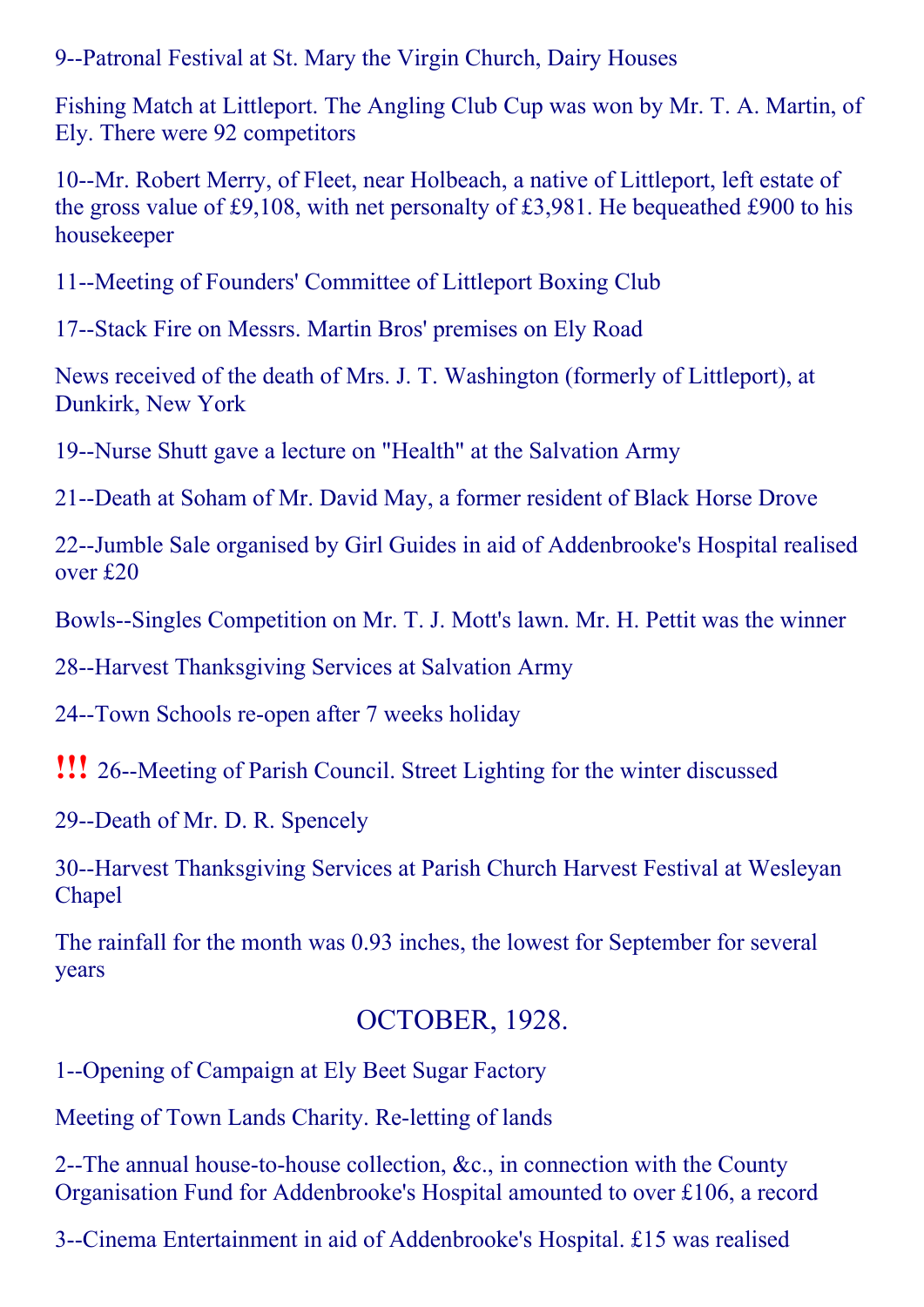7--Harvest Festival at St. John's, Little Ouse Rev. G. W. Bell, son of Mr. and Mrs. P. Bell, Ten Mile Bank, Littleport, ordained priest by the Bishop of Chelmsford

First P.S.A. of season at Primitive Methodist Chapel Harvest Thanksgiving at St. Crispin's Harvest Festival at St. Matthew's Church

9--Old Age Pensioners entertained to Tea by Women's Institute at Constitutional Hall

11--Barrett's Circus visited Littleport

16--Opening Social of Wesleyan Junior Guild

Special Meeting of Bowls Club at Town Hall. Mr. John Rayner was elected hon. treasurer

Commencement of Evening Classes at Town Boys' School

**!!!** 17--"Africa To-day," a Missionary Film of African Life, shown at Cinema Hall

18--Meeting of Hospital Sunday Committee. It was decided to allocate the Funds as follows :-Hunstanton Convalescent Home, £4 4s. ;Ely Massage Clinic, £15 15s.; Littleport Nursing Fund, £20; Addenbrooke's Hospital, £379 1s.

Opening Meeting of Choral Society. It was decided to commence practice on Mendelssohn's "St. Paul "

20--Death of Mrs. Porter Rogers, of High Street

21--Presentation to Miss Winifred Lofts, on the occasion of her marriage, by Teachers and Scholars of Church Sunday School, of which she was a teacher

Mission, conducted by Mr. J. J. Smith, commenced at Independent Chapel

22--Annual Meeting of Littleport British Legion

23--Property of Mr. R. V. Watson sold by Mr. G. Comins at Crown Inn

"Rummy" Drive at Constitutional Club. Mr. F. Law was the winner

24--Serious accident to Mrs. S. Tann who was knocked down by a motor lorry on Wisbech Road

Joint Meeting of Littleport Branch of the General Workers' Union and Littleport Labour Party in Cinema Hall

28--Special Visit of High Wycombe Salvation Army Band to Littleport

First Anniversary of Women's Bright Hour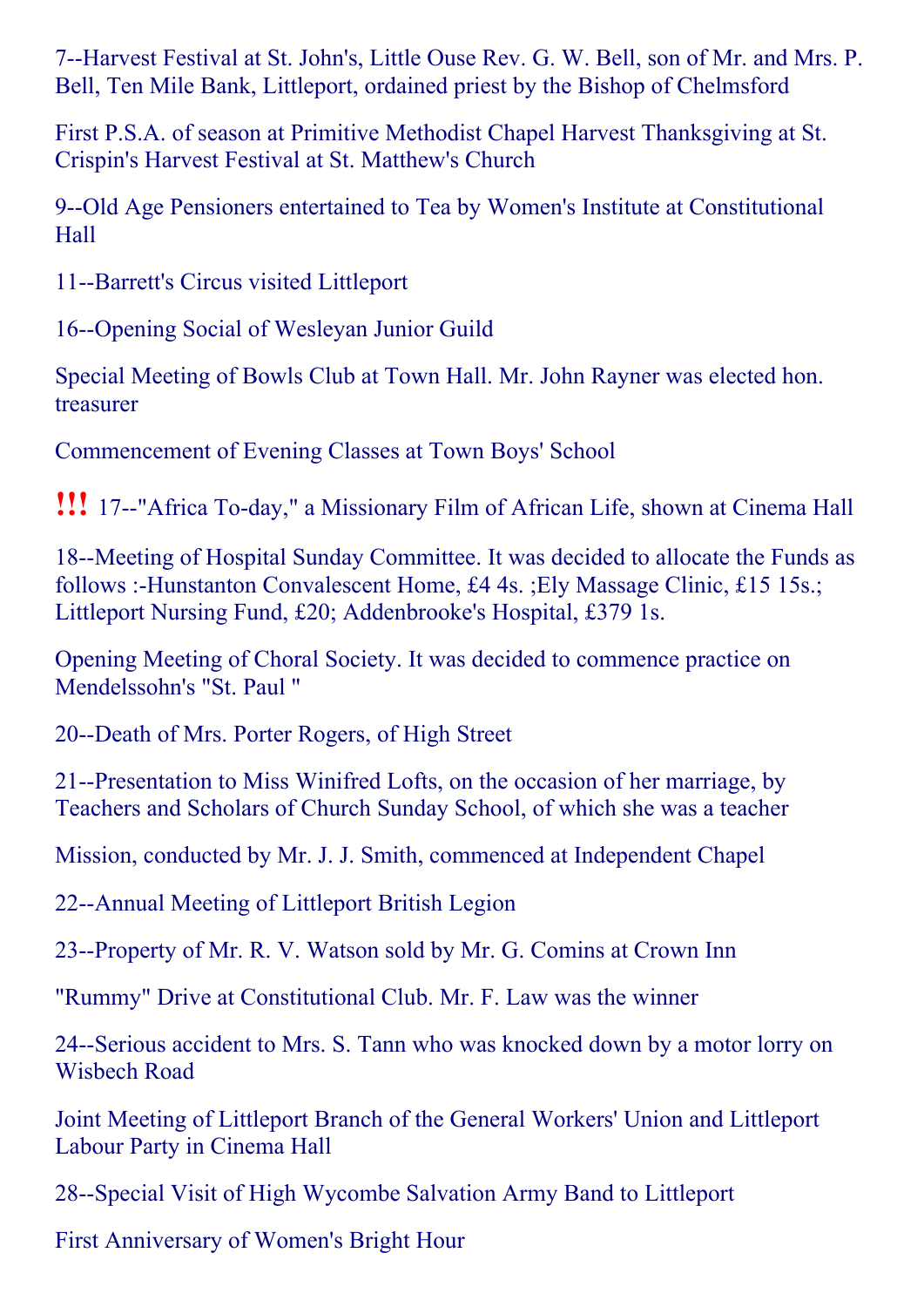30--The house-to-house collection in aid of Dr. Barnardo's Homes amounted to £14 0s. l0d.

31--Sudden death in London of Mr. A. J. Woods Barrett, of the Moorings.

!!! Littleport Special Meeting of Women's Institute in Constitutional Hall. Demonstration by representative of Green's Sponge Mixture

The rainfall for October was 3.36 inches, the highest for that month since 1924

#### NOVEMBER, 1928.

5--Foreign Missionary Meeting in Wesleyan Schoolroom

Opening of a Club in connection with Local Labour Party

8--Whist Drive and Dance at St. Matthew's Institute in connection with Tennis Club

10--Poppy Day at Littleport. Over £40 was realised

Hockey--Chatteris v. Littleport. The former won 3-1

11--Armistice Day. Special Services at Parish Church

14--Littleport British Legion Annual Dinner

16--Arrival of Church Army Van at Littleport

!!! Terrific Gale swept the country

17--Littleport Boxing Club Tournament at Constitutional Hall

20--Annual General Meeting of Littleport Horticultural and Foal Show Society

21--Parish Church Social at Constitutional Hall

**!!!** 26--Over £5 was collected in Littleport for the Royal Lifeboat Institution

28--Social and Dance organised by Alexandra Institute at Constitutional Hall

30--The rainfall for November was 2.17 inches

## DECEMBER, 1928..

3--Quarterly Meeting of Ely Primitive Methodist Circuit. Building of a New Chapel at Littleport discussed

Annual Meeting of the Hereward Lodge of Oddfellows